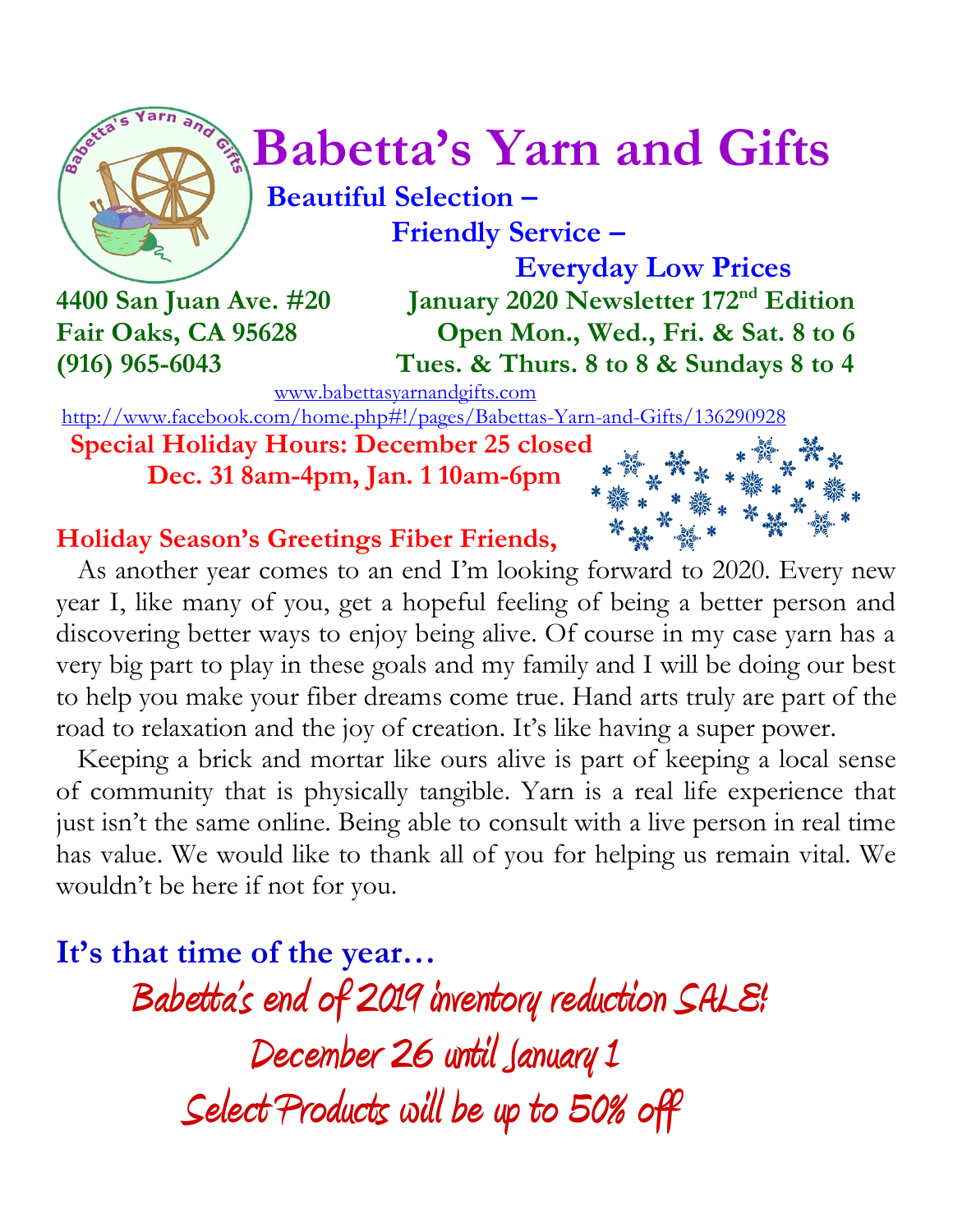## **What's new?**





Noro Bachi & Kanzashi

## Charm Marker Bracelet





Malabrigo Rasta & Rios Big Paint



Yarn bowl





Lykke Needles



Smart Stix Interchangeables